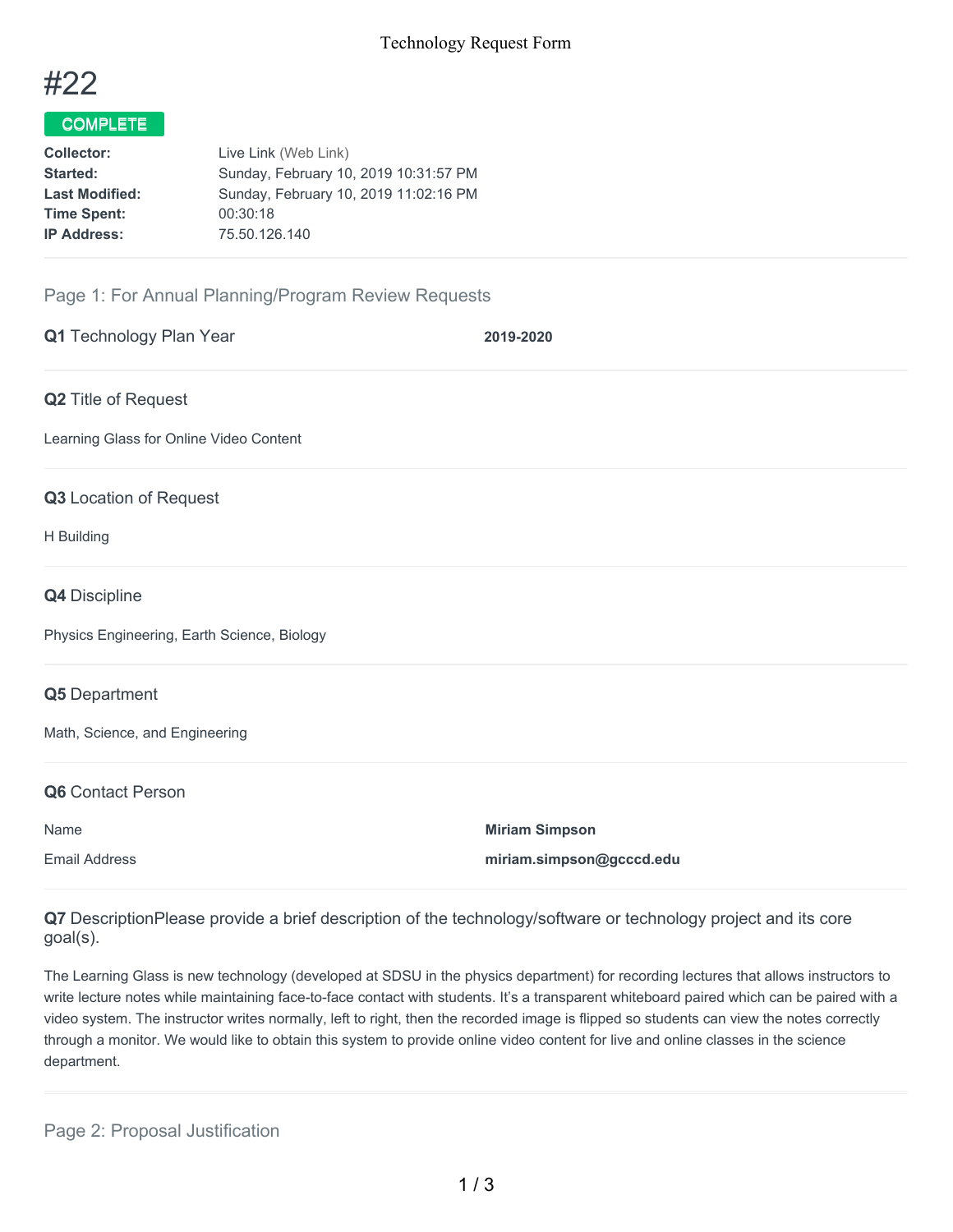**Q8** Please explain how the technology or enhancement supports the strategic plan. Include information on how students will be impacted and/or employees or the college or district overall. Consider whether this would this be a district-wide implementation.Which Strategic Plan priority (or priorities) are supported by this request? To access the Strategic Plan, please click here.

**Guided Student Pathways Student Validation and Engagement**

**,**

#### **Q9** How does the request support the above priorities?

This technology will be useful in providing accessible content for live and online classes which will give supplemental material to students and beautiful, useable online content for distance learning students.

| <b>Q10</b> Who would this impact? Please select all that apply. | Students,       |
|-----------------------------------------------------------------|-----------------|
|                                                                 | Employees,      |
|                                                                 | College,        |
|                                                                 | <b>District</b> |

#### **Q11** How would this impact the above group(s)?

Students would be provided with free, beautiful content. Faculty would have a resource for recording online content, and the college and district would gain more robust online and hybrid classes to boost enrollment and meet state online community college goals.

**Q12** Does the technology support a state-wide initiative or is it a legal mandate or in support of a legal mandate? **Yes**

**Q13** If yes, please explain how the technology supports a state-wide initiative or is it a legal mandate or in support of a legal mandate?

This technology will be instrumental in helping Cuyamaca meet the The California Community Colleges Online Education Initiative (OEI) and join the exchange with high quality online science courses.

**Q14** Please be aware that projects, once approved, are typically scheduled 6 months to a year in advance. Consider the consequences if the technology/software is not implemented, upgraded or renewed.What are the consequences if the technology/software is not implemented/upgraded, or renewed? Examples: Security concerns, loss of FTES, mandates, accreditation, etc.

It will be much harder to generate good online content and thus harder to create viable online science classes.

**Q15** What is the number of students impacted per semester if the technology/software is not implemented, upgraded or renewed?

1000